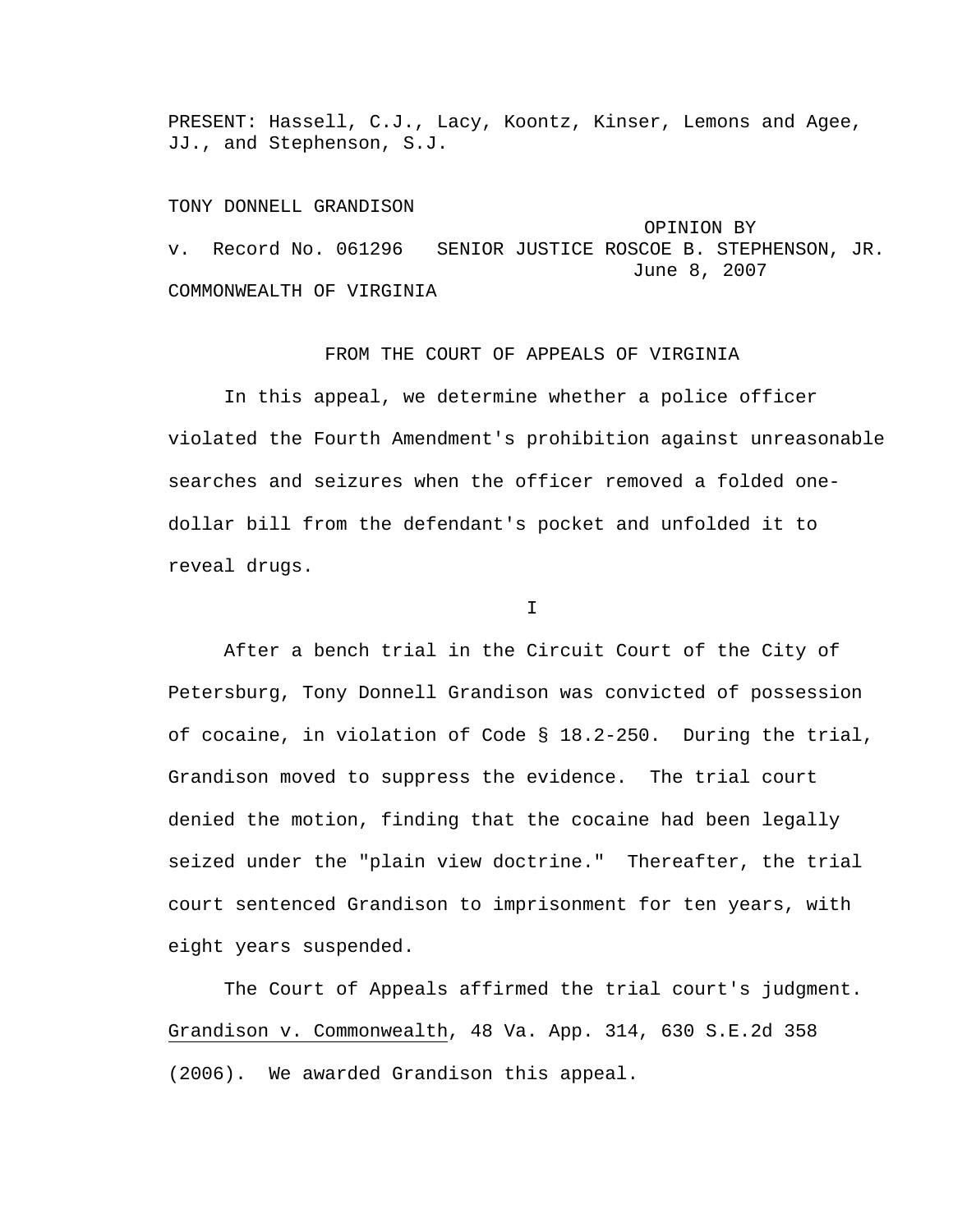On November 25, 2003, about 4:56 a.m., Officer Matthew P. Gilstrap of the Petersburg City Police Department was called to assist another officer in a traffic stop of a vehicle that had been reported stolen. The vehicle was stopped in a "high crime area" of downtown Petersburg that was known for drug activity.

 Officer Gilstrap approached the passenger side of the vehicle and directed Grandison, the front seat passenger, to step out of the vehicle. When Grandison exited the vehicle, Officer Gilstrap immediately handcuffed Grandison because the officer was concerned for his own safety considering the time and circumstances of the detention. Officer Gilstrap then conducted a pat-down search of Grandison's outer clothing for weapons.

 During the pat-down search, Officer Gilstrap felt a hard object in the front watch pocket of Grandison's jeans. The object was a cigarette lighter. When the officer looked down at the lighter, he observed a piece of drinking straw and a folded one-dollar bill protruding from the pocket.<sup>\*</sup> The dollar bill was protruding halfway out of the pocket and was folded in what Officer Gilstrap recognized as an "apothecary fold." The officer testified that, when he saw the bill's apothecary fold,

i

II

<sup>∗</sup> The lighter and straw were not produced as evidence at trial.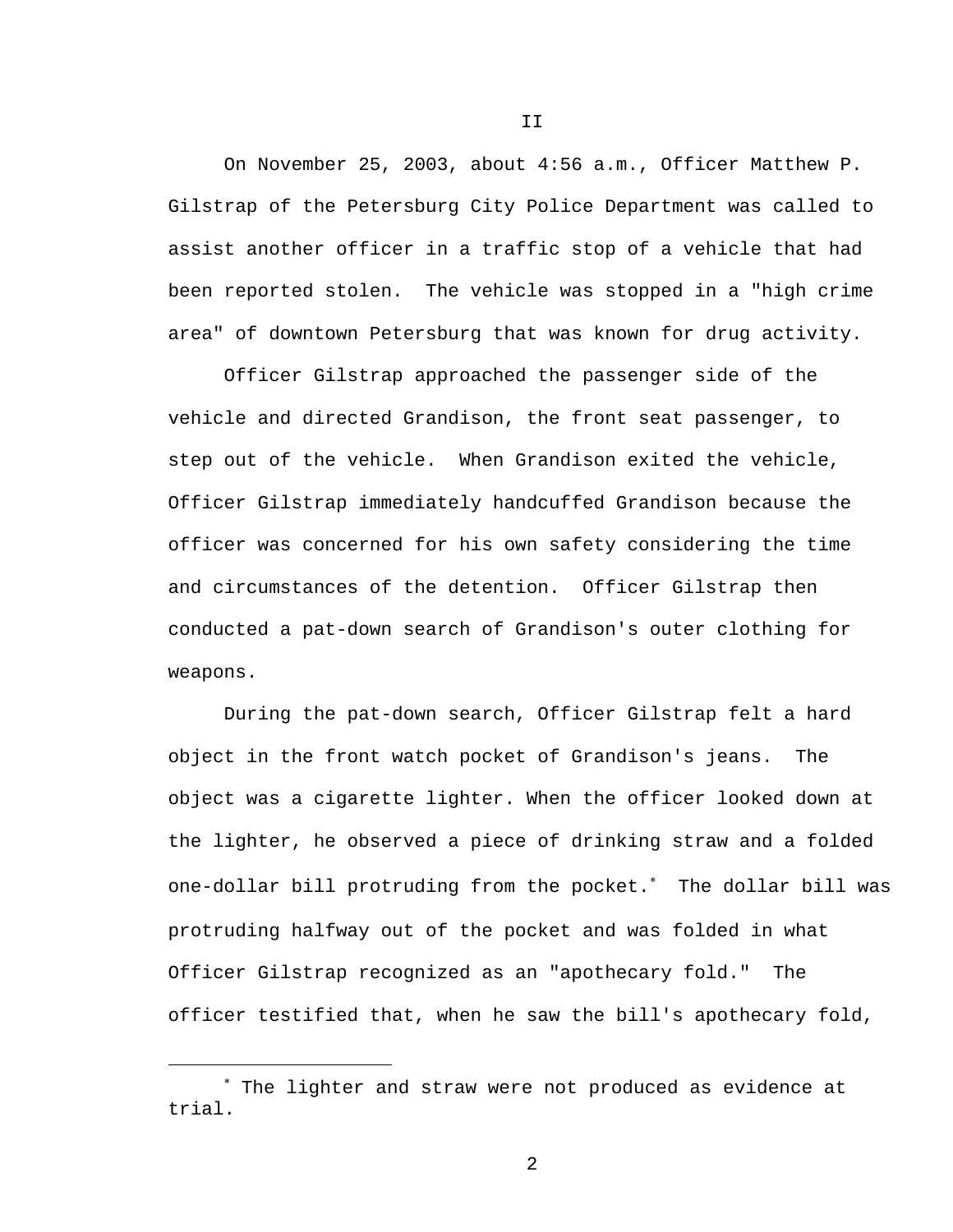he immediately recognized it as a way of packaging cocaine. Thereupon, Officer Gilstrap pulled the folded bill out of Grandison's pocket and opened it. Inside the bill, the officer discovered a substance that, from a subsequent laboratory analysis, proved to be cocaine.

 Officer Gilstrap was familiar with the packaging and storage of drugs from his training and experience as a police officer. Consequently, the trial court qualified him as an expert in the packaging of drugs. Officer Gilstrap stated that an apothecary fold is a method commonly used to conceal and carry contraband. He explained that an apothecary fold results when a dollar bill "is folded three times lengthwise with the material, whatever it is that you're trying to hide on the inside, and then the two ends are folded over toward the middle."

## **TTT**

 In Harris v. Commonwealth, 241 Va. 146, 149, 400 S.E.2d 191, 193 (1991), we said the following:

 The Fourth Amendment of the Constitution of the United States provides in part that "the right of the people to be secure in their persons, houses, papers, and effects, against unreasonable searches and seizures, shall not be violated." This inestimable right of personal security belongs to all citizens, whether they are in the comfort of their homes or on the streets of our cities.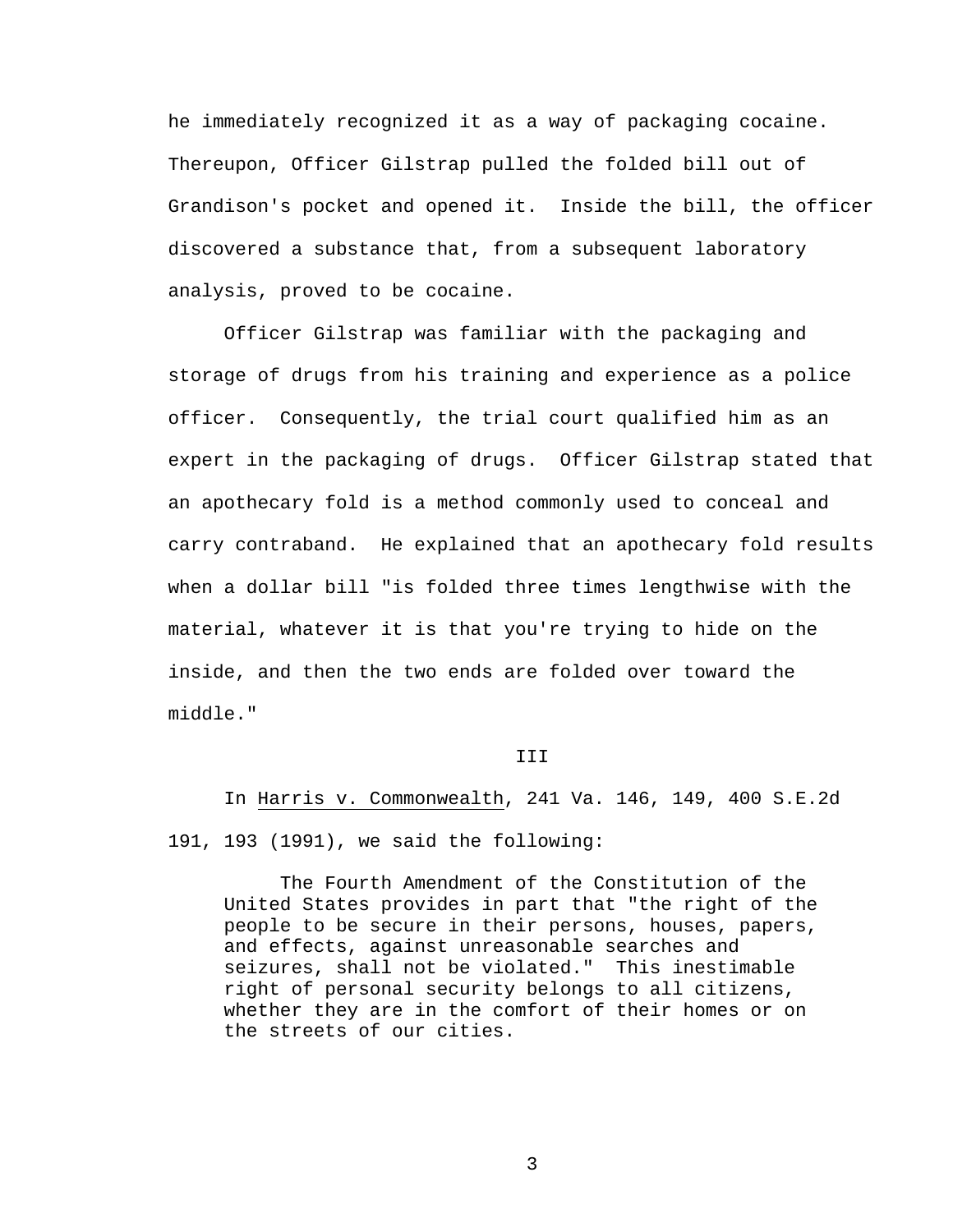The Supreme Court, in Terry v. Ohio, 392 U.S. 1, 27 (1968), recognized that, in certain circumstances, a police officer may conduct a limited search of a subject who has been detained but not arrested. When a detention is not an arrest based upon probable cause, the right of a police officer to search a subject is limited to a search of the subject's outer clothing "to discover weapons which might be used to assault [the officer]." Id. at 30.

An officer who conducts a Terry pat-down search is justified in removing an item from a subject's pocket if the officer reasonably believes that the object might be a weapon. Lansdown v. Commonwealth, 226 Va. 204, 213, 308 S.E.2d 106, 112 (1983). Additionally, the removal of an item from a subject's pocket is also justified if the officer can identify the object as suspicious under the "plain feel" variation of the plain view doctrine. Minnesota v. Dickerson, 508 U.S. 366, 375-76 (1993); see Murphy v. Commonwealth, 264 Va. 568, 574, 570 S.E.2d 836, 839 (2002). However, an item may not be retrieved under the plain view doctrine unless it is "immediately apparent" to the officer that the item is evidence of a crime. Coolidge v. New Hampshire, 403 U.S. 443, 466 (1971); Murphy, 264 Va. at 574, 570 S.E.2d at 839.

 An accused's claim that evidence was seized in violation of the Fourth Amendment to the United States Constitution presents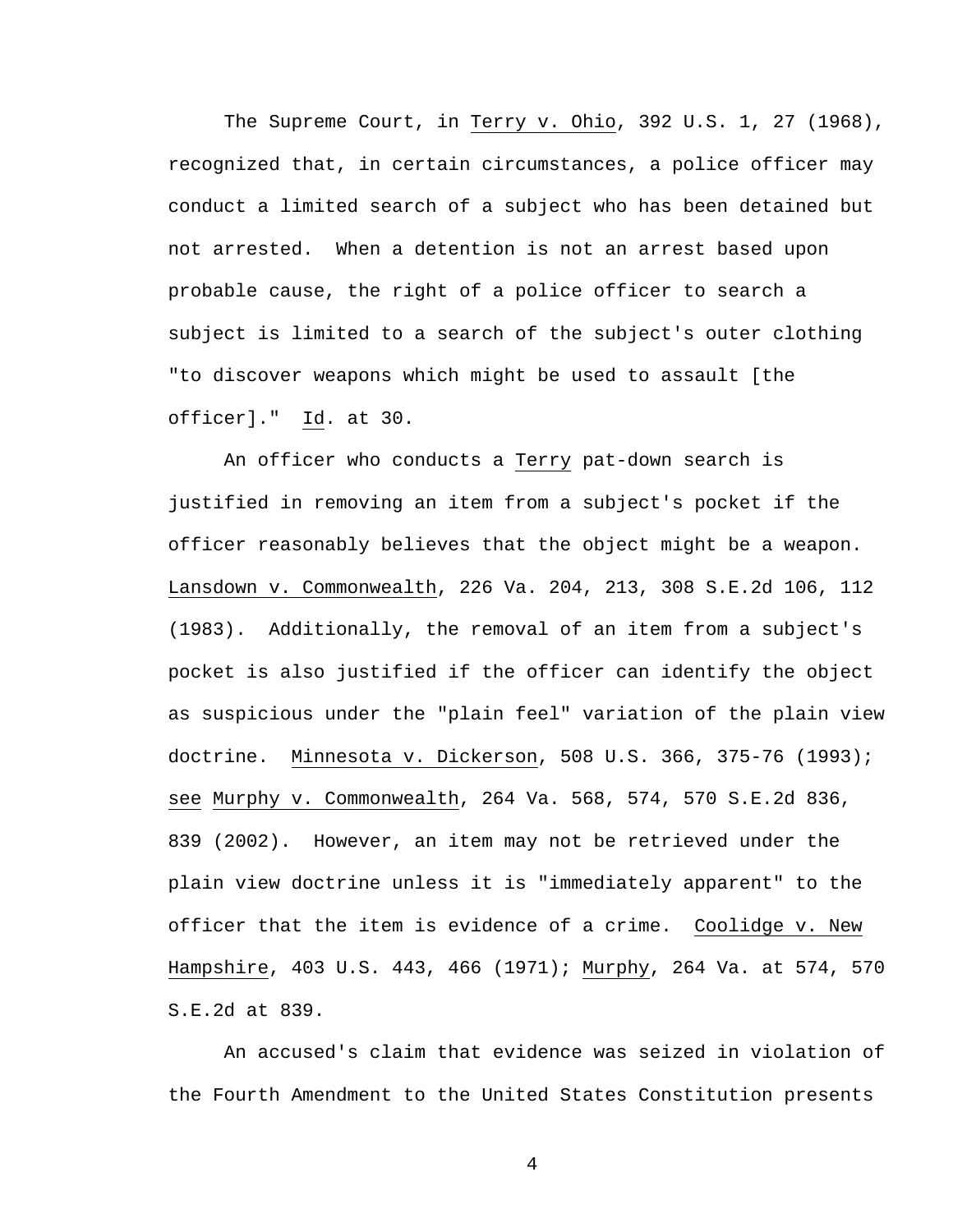a mixed question of law and fact that we review de novo on appeal. Murphy, 264 Va. at 573, 570 S.E.2d at 838; see Ornelas v. United States, 517 U.S. 690, 691, 699 (1996). The accused has the burden of showing that the denial of his suppression motion, when the evidence is considered in the light most favorable to the Commonwealth, is reversible error. McCain v. Commonwealth, 261 Va. 483, 490, 545 S.E.2d 541, 545 (2001).

IV

 We find the facts in the present case to be strikingly similar to those in Harris. In Harris, a police officer seized and searched a film canister discovered on a subject's person during a pat-down search for weapons. 241 Va. at 148, 400 S.E.2d at 192. The officer justified opening the canister based upon his personal experience on "plain clothes assignments" and "making arrests," which led him to conclude that the canister contained drugs. Id. at 154, 400 S.E.2d at 196. In concluding that the officer did not have probable cause to believe that the canister contained contraband, we said,

It is true that [the officer] knew from his personal experience of working "plain clothes assignments" and "making arrests" that certain people kept their narcotics and drugs in film canisters and "things of that nature." However, law-abiding citizens, on a daily basis, also use film canisters to store film, which is a legitimate use.

Id.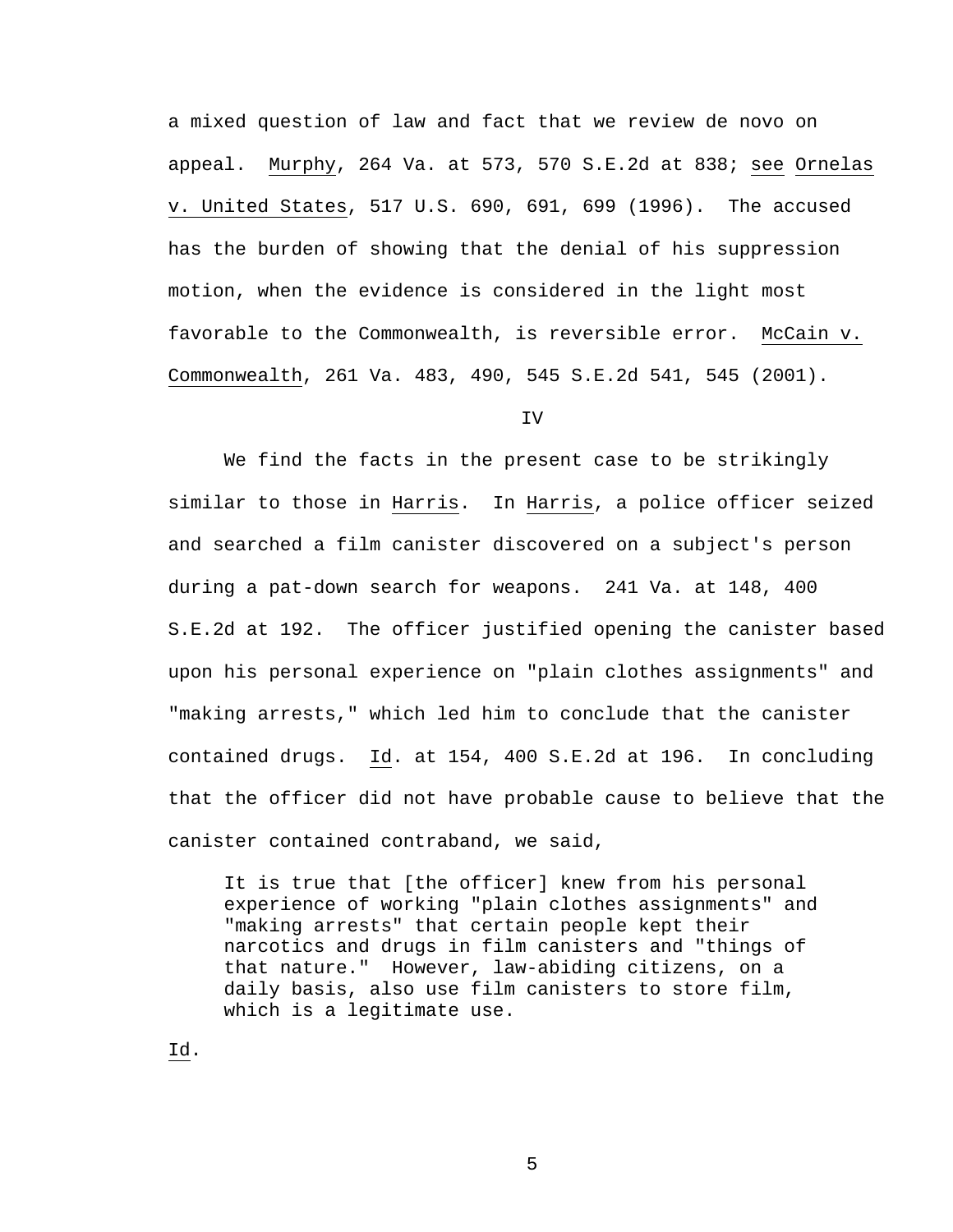We also find the facts in the present case somewhat analogous to those in Brown v. Commonwealth, 270 Va. 414, 620 S.E.2d 760 (2005). In Brown, the police found a subject who was sleeping in a car in an alley in a high-crime area. The subject had a hand-rolled cigarette in his possession. The arresting officer, based upon his experience with hand-rolled cigarettes, concluded that the cigarette contained narcotics. Id. at 417, 620 S.E.2d at 761. We held that the officer did not have probable cause to arrest the subject, stating:

[F]or the last 25 years, [we have] consistently declined to find that probable cause can be established solely on the observation of material which can be used for legitimate purposes, even though the experience of an officer indicates that such material is often used for illegitimate purposes. To support a finding of probable cause, such observations must be combined with some other circumstance indicating criminal activity.

Id. at 420-21, 620 S.E.2d at 763.

 In the present case, Grandison had legal currency in his possession when Officer Gilstrap made a Terry pat-down search for weapons. At that time, all that the officer saw was about one-half of a folded dollar bill protruding from Grandison's watch pocket. As with the canister in Harris and the handrolled cigarette in Brown, the folded dollar bill was legal material with a legitimate purpose, even though Officer Gilstrap, based on his experience, knew that dollar bills folded in a similar manner are often used as containers for drugs. No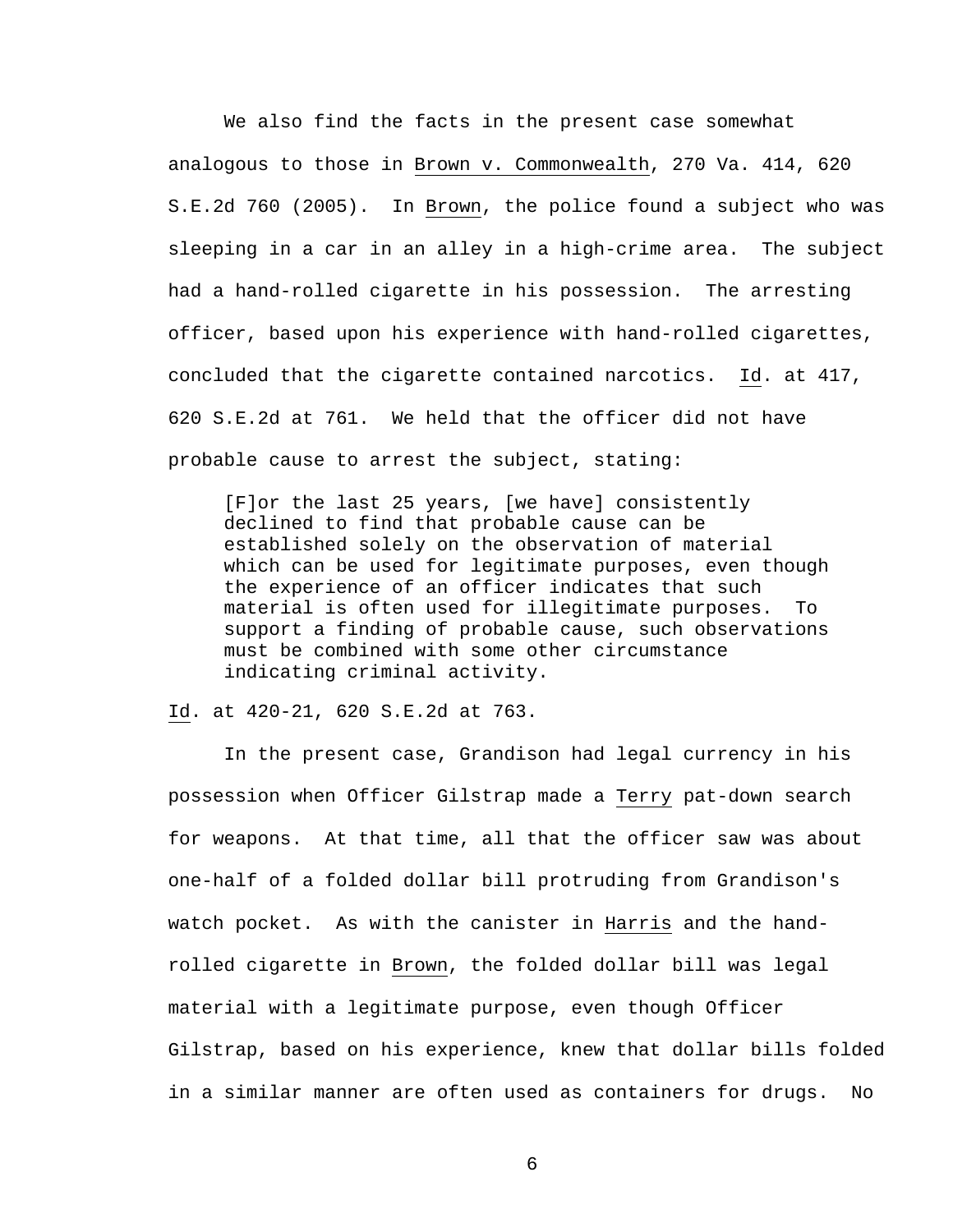other circumstances indicated criminal activity. Consistent with our holdings in Harris and Brown, we conclude that, in the present case, Officer Gilstrap did not have probable cause to retrieve the dollar bill from Grandison's possession.

V

 We hold, therefore, that the trial court erred in refusing to suppress the evidence obtained as the result of an unlawful seizure and that the Court of Appeals erred in affirming the trial court's judgment. Accordingly, we will reverse the judgment of the Court of Appeals and remand this case to the Court of Appeals with directions to remand the case to the trial court for a new trial if the Commonwealth be so advised.

## Reversed and remanded.

JUSTICE AGEE, with whom JUSTICE KINSER and JUSTICE LEMONS join, dissenting.

The majority opinion relies upon two prior decisions of this Court, Harris v. Commonwealth, 241 Va. 146, 400 S.E.2d 191 (1991) and Brown v. Commonwealth, 270 Va. 414, 620 S.E.2d 760 (2005), to conclude Officer Gilstrap did not have probable cause to seize Grandison's dollar bill containing cocaine because "the folded dollar bill was legal material with a legitimate purpose." Thus, the majority concludes the Court of Appeals erred in affirming Grandison's conviction for possession of cocaine. In my view, neither Harris nor Brown is applicable to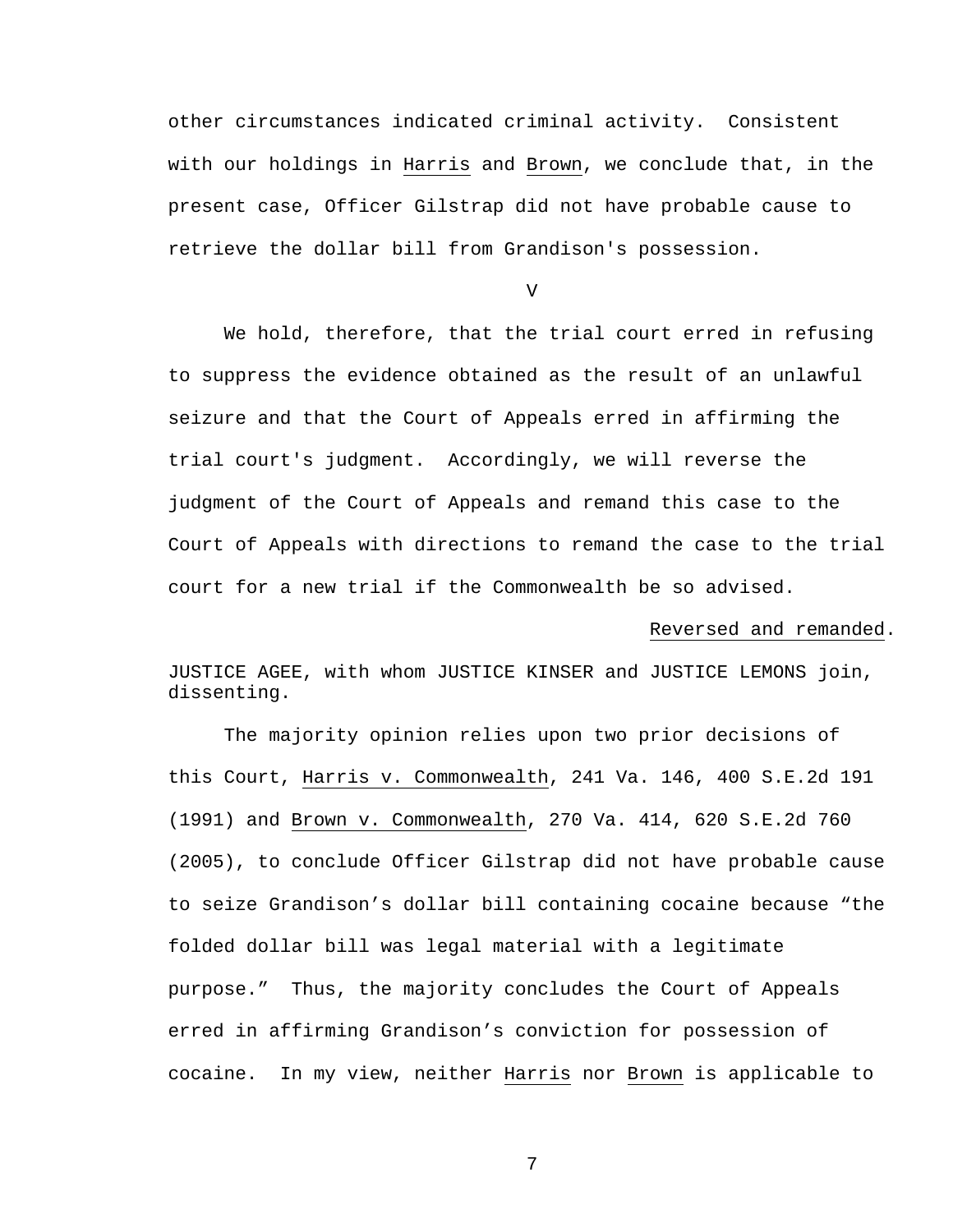the case at bar, and the police officer's search did not violate the Fourth Amendment's prohibition against unreasonable searches and seizures. Accordingly, I would affirm Grandison's conviction.

Neither Harris nor Brown involved the distinctive circumstance before us: the manipulation of an otherwise "legitimate" object in such a way as to indicate illegitimate usage and thus provide probable cause to the arresting officer who views such a manipulated object in plain view. For purposes of appeal, it is important to note that there is no issue the dollar bill was found in plain view and was manipulated into an "apothecary fold." Grandison did not assign error to those findings by the circuit court, and consequently those facts are the law of the case. Trustees of Asbury United Methodist Church v. Taylor & Parrish, Inc., 249 Va. 144, 154, 452 S.E.2d 847, 852 (1995) (where appellant "did not object or assign error to [the circuit court's] ruling, it . . . become[s] the law of the case").

Grandison's dollar bill shaped in the unique apothecary fold indicating drug packaging is dissimilar from the ordinary film canister in Harris or the hand-rolled cigarette in Brown. Neither the film canister nor the cigarette reflected an intentional manipulation of an otherwise legitimate object into an item that a trained police officer could identify as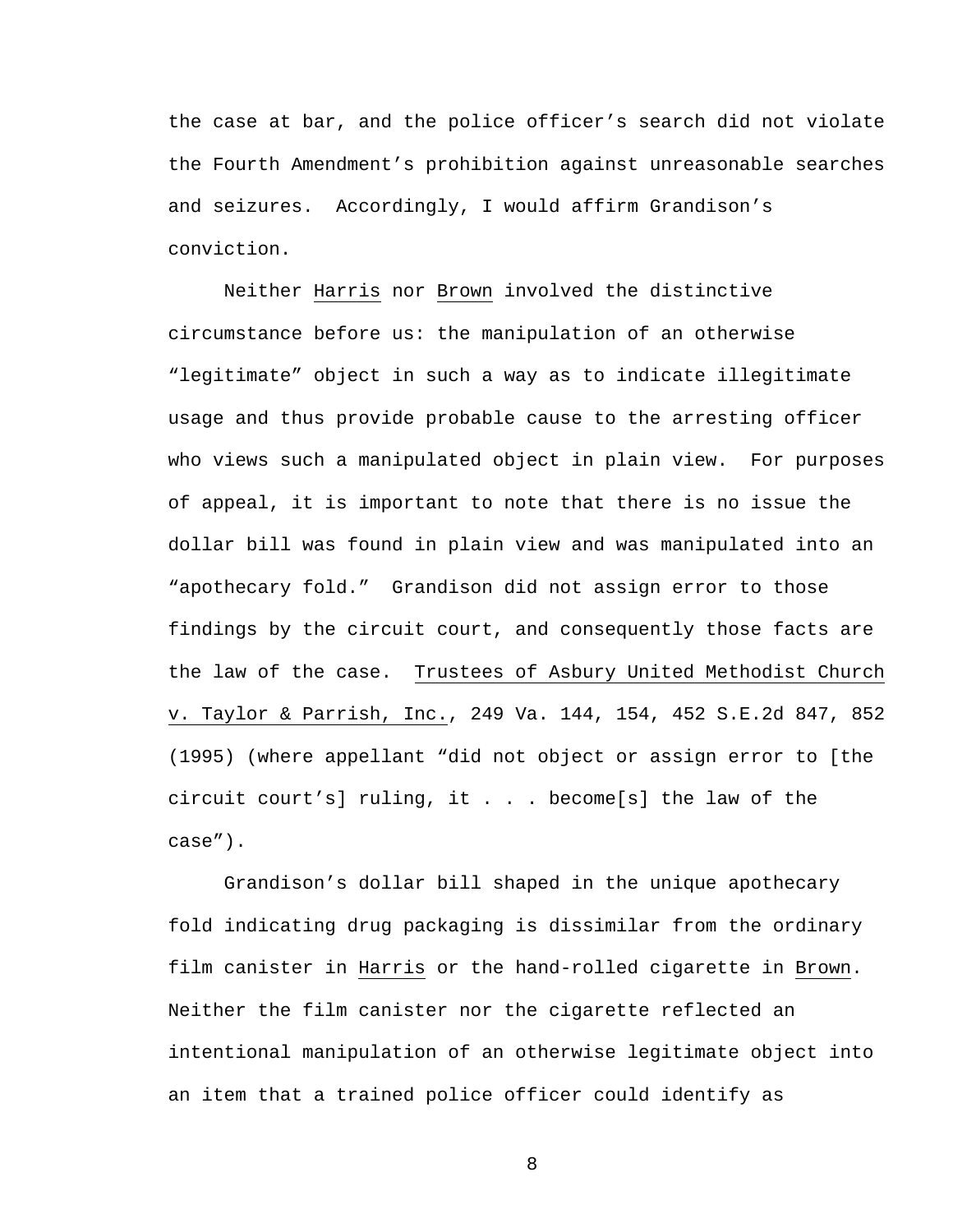contraband on the basis of the manipulation. This is a critical distinction that renders the majority's reliance on Brown and Harris inapplicable, particularly in view of other precedent more directly on point.

The United States Supreme Court in Texas v. Brown, 460 U.S. 730 (1983), upheld a conviction for heroin possession when police, conducting a routine driver's license checkpoint stop, observed the defendant holding an opaque party balloon, knotted one-half inch from the tip, between the two middle fingers of his hand. Id. at 733. In upholding the conviction, the Supreme Court considered testimony of the police officer that "balloons tied in the manner of the one [in this case] were frequently used to carry narcotics." Id. at 743. The Supreme Court ruled "the distinctive character of the balloon itself spoke volumes as to its contents – particularly to the trained eye of the officer." Id. at 743. The balloon at issue in Texas was an otherwise legitimate object which any citizen could possess. However, because of the manipulation for an illegitimate use, there was sufficient basis to form probable cause.

 The Court of Appeals in Arnold v. Commonwealth, 17 Va. App. 313, 437 S.E.2d 235 (1993), similarly considered the reasonableness of a search by a police officer who viewed the defendant's folded plastic shopping bag in plain view in the back seat of a stopped vehicle. Id. at 315, 437 S.E.2d at 236.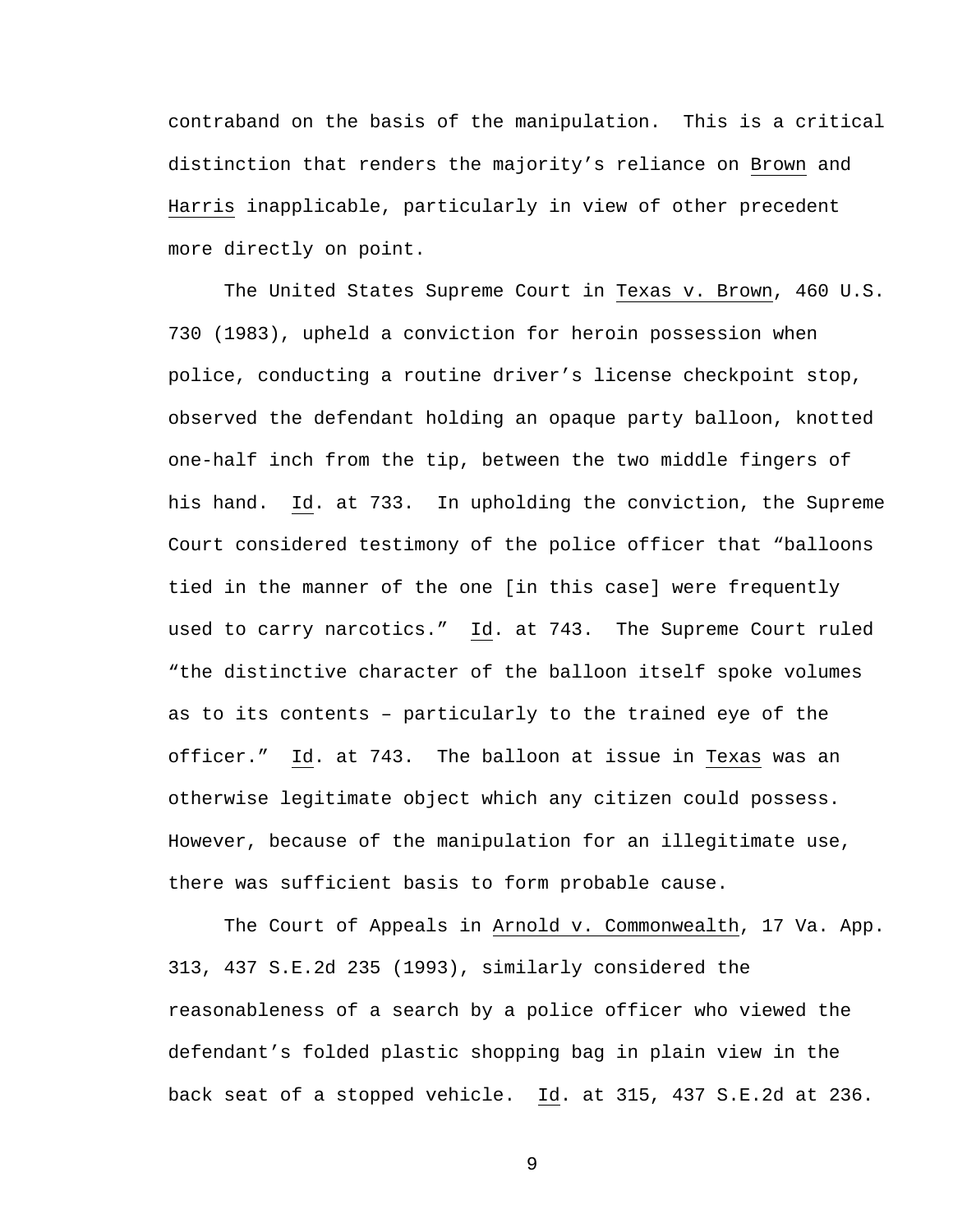The officer testified based on his experience in retail security that the manner in which the shopping bag was folded indicated the bag had been intentionally lined with foil to prevent antitheft devices in stores from detecting tags on clothing. Id. In affirming the defendant's conviction for receiving stolen property, the Court of Appeals concluded:

[a]lthough . . . the shopping bag in this case was of the sort that law-abiding citizens put to legitimate use on a daily basis, Officer Craig testified that the manner in which the bag was folded led him to suspect, based on his training and experience, that it was lined with aluminum foil for use as a shoplifting aid.

Id. at 320, 437 S.E.2d at 239.

 Arnold relied in part on the Court of Appeals' earlier decision in Carson v. Commonwealth, 12 Va. App. 497, 404 S.E.2d 919 (1991), which upheld the conviction of a defendant for possession of marijuana with intent to distribute and possession of cocaine with intent to distribute, when the defendant was observed in a vehicle at a toll booth with a "one-and-a-half to two inch" cut straw on the seat between his legs. Id. at 498- 99, 404 S.E.2d at 920. The arresting officer knew that cut straws often corresponded with cocaine usage, and the court considered how the straw had been intentionally cut and concluded that "[t]he uniqueness of the straw's size distinguishes it from straws one would usually encounter for legitimate purposes." Id. at 502, 404 S.E.2d at 922. This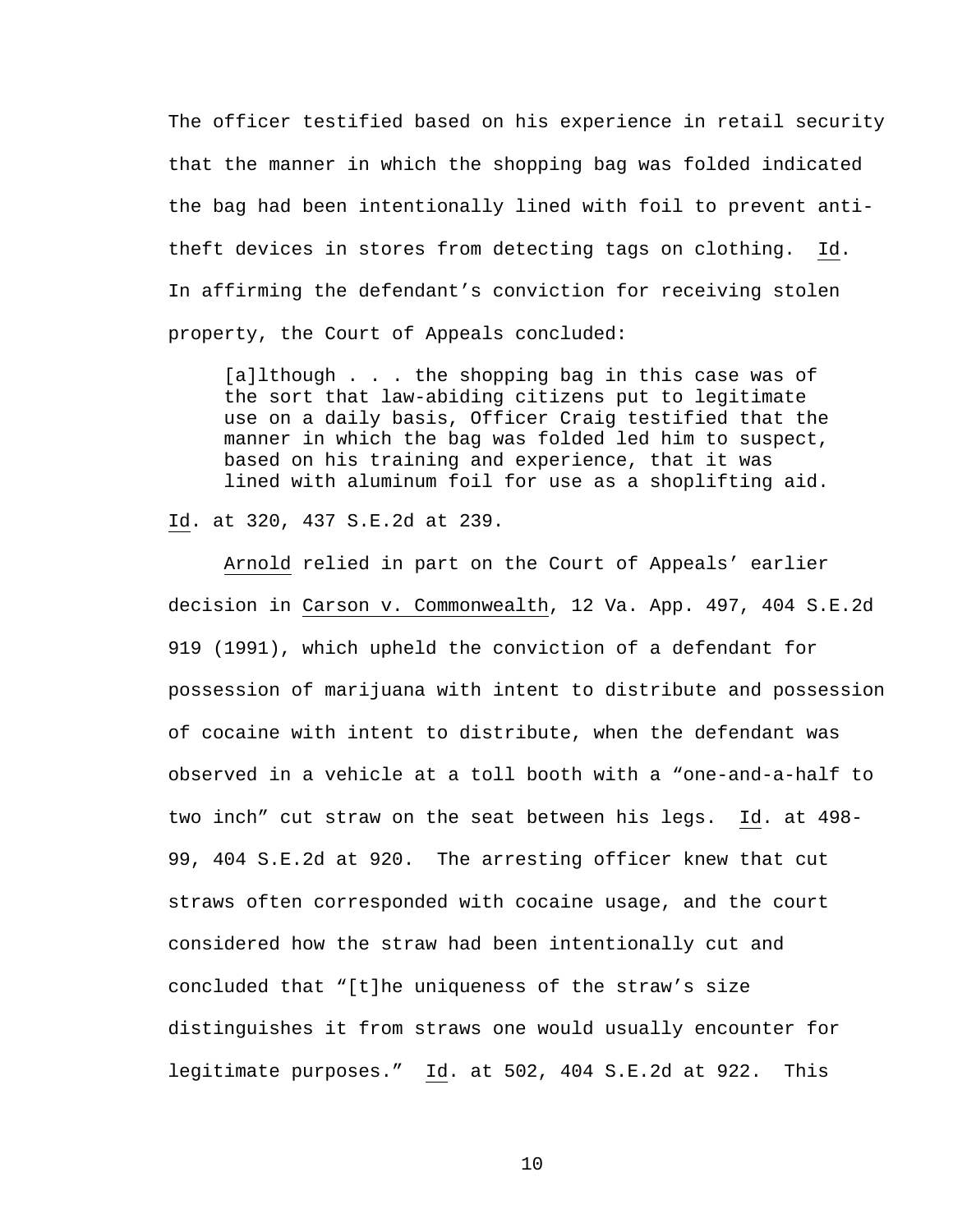Court granted an appeal in Carson on several issues, including the validity of the seizure of the straw, and we affirmed that court's ruling on the issue by expressly adopting "the reasons articulated in the Court of Appeals' opinion." Carson v. Commonwealth, 244 Va. 293, 294, 421 S.E.2d 415, 416 (1992).

 Texas, Arnold and Carson all support the premise in a Fourth Amendment context that an ordinarily lawful or legitimate object, discovered in plain view during an otherwise lawful seizure like a Terry stop, can be the basis of probable cause where the object has been manipulated in a way so as to reflect an illegitimate purpose. That factual predicate was simply absent in Harris and Brown, as there was no evidence the otherwise legitimate objects of a film canister and a cigarette had been manipulated in any way. Thus, the film canister and cigarette could not form the basis of probable cause. In contrast, like the items in Texas, Arnold and Carson, Grandison's dollar bill, creased in an apothecary fold and found in plain view, was a proper basis for probable cause to search by virtue of the manipulation of an otherwise lawful object for an illegitimate purpose.

In affirming Grandison's conviction, the Court of Appeals effectively synthesized these cases and applied them to the facts of this case: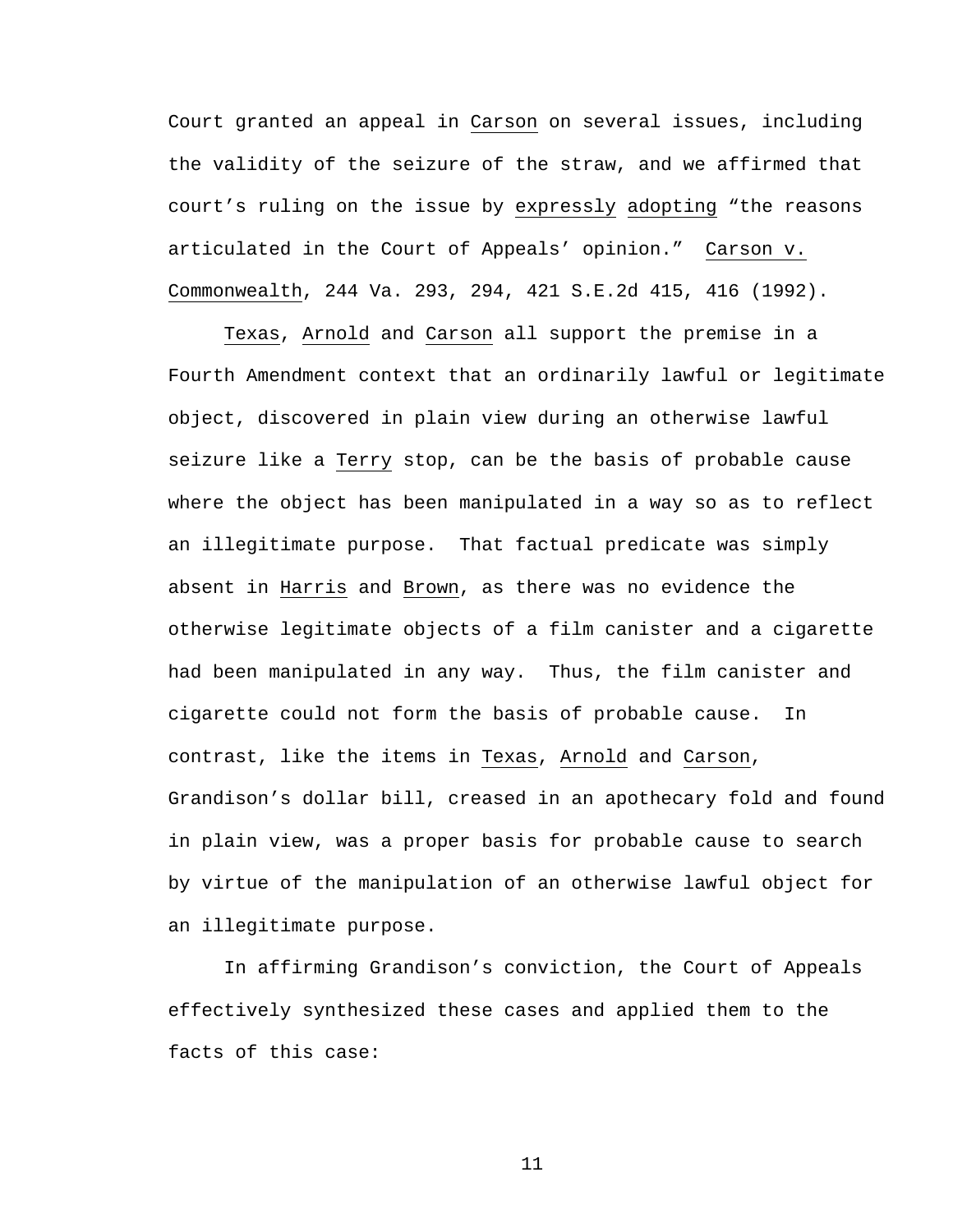It is clear that the determinative, distinguishing factor in each of these cases was the observed nature of the item seized by the police. Although often used for illegitimate purposes, the items seized in Harris and Brown v. Commonwealth – the film canister and hand-rolled cigarette, respectively – were "facially innocent vessel[s] of a type employed by law-abiding citizens, on a daily basis, for legitimate uses." [Ruffin v. Commonwealth, 13 Va. App. 206, 209, 409 S.E.2d 177, 179 (1991)]. Because there was nothing in those cases that made it immediately apparent to the officer that the items observed in plain view were being used illegitimately, probable cause did not exist to believe they contained contraband. Conversely, the items seized and searched in Carson and Arnold were items legitimately used by law-abiding citizens on a daily basis that had been noticeably manipulated in a manner that was consistent with illegitimate usage. The size of the cut-off straw in Carson led the officer, based on his experience and training, to suspect it was used for snorting cocaine. The shopping bag in Arnold was folded in a manner that led the officer, based on his experience, to suspect it had been lined with aluminum foil for shoplifting purposes. Because the items had been manipulated in a way that made it immediately apparent to the officers that they may contain contraband, the officers had probable cause to seize and search them.

Here, like the cut-off straw in Carson and the foil-lined shopping bag in Arnold, the dollar bill seized and searched by Officer Gilstrap was an item legitimately used by law-abiding citizens on a daily basis that had been manipulated in a manner consistent with illegitimate usage. Qualified as an expert in drug packaging, Officer Gilstrap indicated at trial that the distinctive manner in which the dollar bill he saw protruding from appellant's watch pocket had been folded led him to immediately suspect, based on his training and experience, that it contained contraband. The bill, he explained, was manipulated into an "apothecary fold," which involves a series of systematic folds and is a common method for concealing and carrying contraband. Thus, the unique manner in which the bill was manipulated "distinguishes it from [bills] one would usually encounter for legitimate